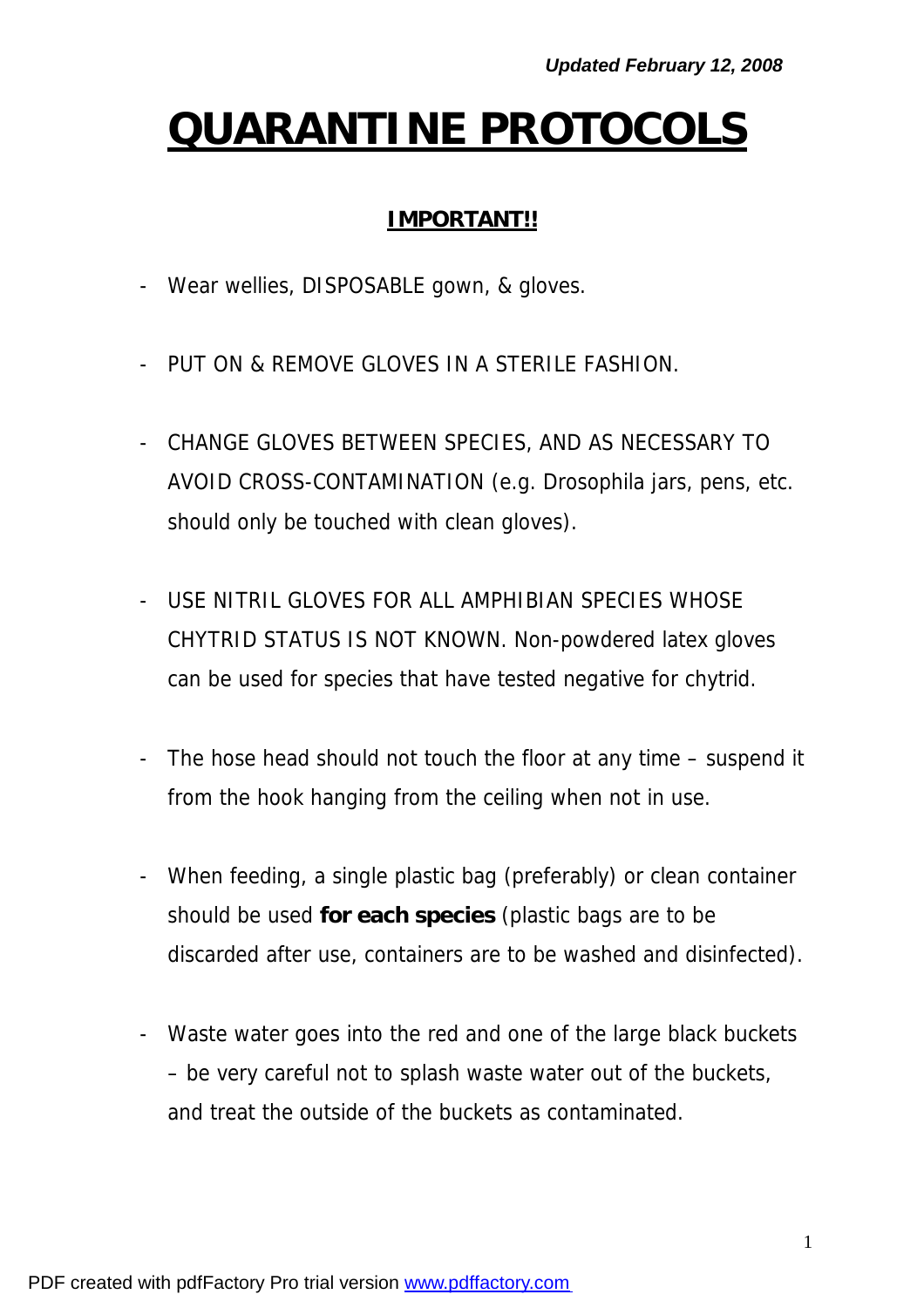- Used gowns, gloves, towel, etc. go into the yellow bag again, treat the outside of the bag as contaminated.
- If yellow bag is full, seal with plastic cable tie, put inside another bag, seal that and put outside into hazardous waste bins.

## **SERVICE ORDER**

- 
- 
- 
- 
- 
- 
- **7.** *Hylarana*
- **1.** *Alytes* **8.** *Megophrys* **mets / juvs**
- **2.** *Nectophrynoides* **9.** *Megophrys* **tadpoles**
- **3.** *Pedostibes* **(AG35) 10.** *Theloderma* **(Riga)**
- **4.** *Sceloporus* **11.** *Phyllobates* **(Riga)**
- **5.** *Pedostibes* **(AG39) 12.** *Hyperolius* **(Riga)**
- **6.** *Epipedobates* **13.** *Typhlonectes* **(Riga)**

#### **ROUTINE**

- Put away dry washing up.
- Wash up items that have been soaking in the sink, rinse thoroughly *with the hose*.
- Hose down floor *if necessary*.
- Pour water in all waste water buckets down the drain.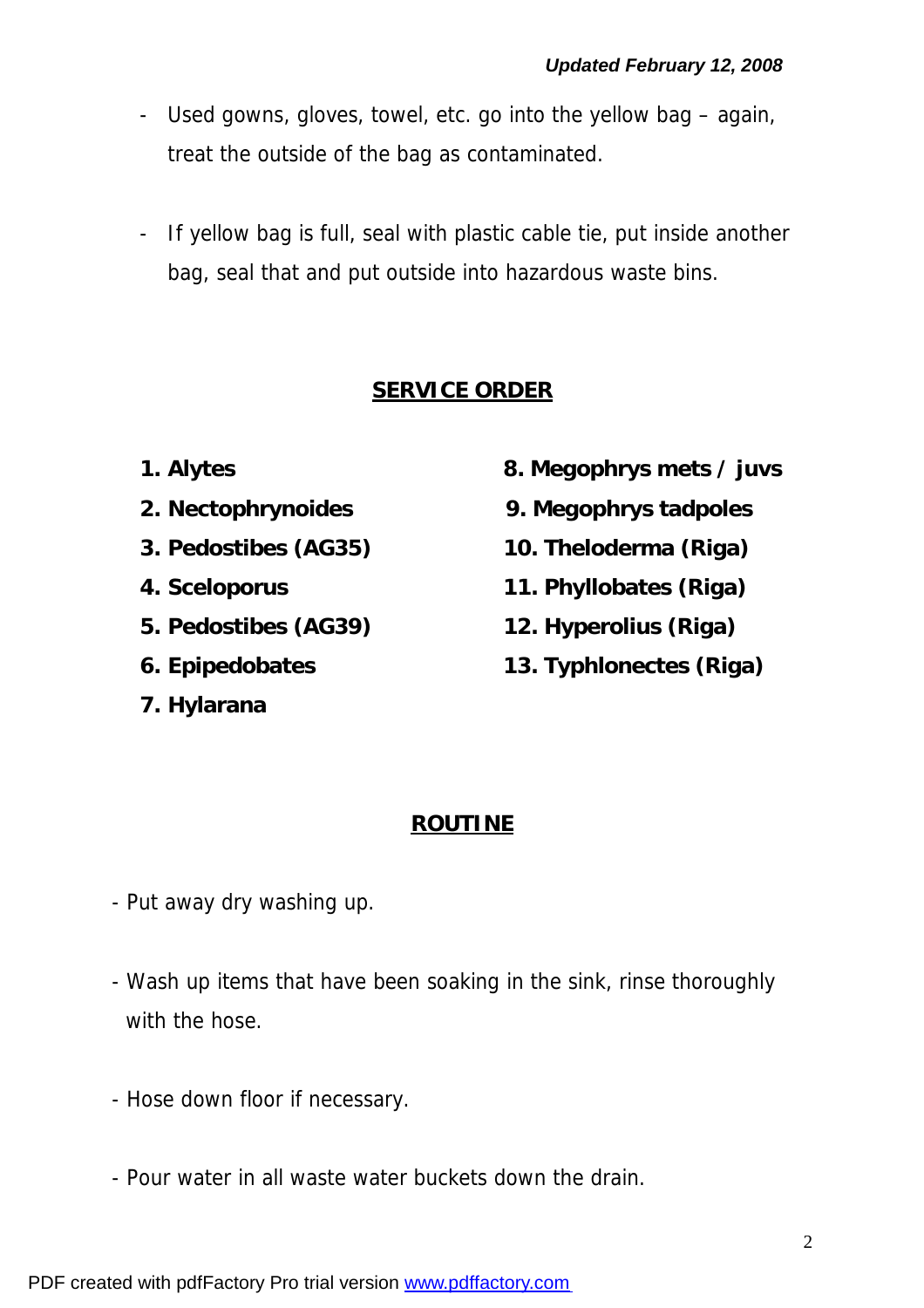- FOR EACH SPECIES (following the service order, and changing gloves between species & as necessary during servicing to prevent crosscontamination):
	- Check animals (record any breeding activity, *e.g.* calling, amplexus, clutches, tadpoles, mets) and temperature.
	- Replace newspaper/towel if necessary (moisten towel!).
	- Empty water dishes / other waste water into waste water buckets.
	- Clean dish with towel and rinse (over waste water bucket).
	- Fill up water dish *with room temperature water from plastic bottles only*!
	- Spray if necessary.
	- Feed if necessary (use Nutrobal).
	- Fill-up water bottle / jug / spray bottle and put back onto shelf (ensure you do not contaminate the taps).
	- **When changing water for tadpoles / aquatic species**, the tank should be re-filled to the appropriate level with aged tap water using the 'clean' 1L jug (& clean gloves), and the appropriate amount of water conditioner should be added to the tank (5ml conditioner / 10L water) – **add this to the tank before adding the final two litres of water**.
- Any items that need to be soaked in Trigene should be placed in the 'clean' sink – a **full sink** (70L – two cms. below the top) requires **700 mls**, or **28 full squirts**, of Trigene.
- Spray the contaminated sink and taps with dilute Trigene (be very careful not to spray onto clean washing up on draining board).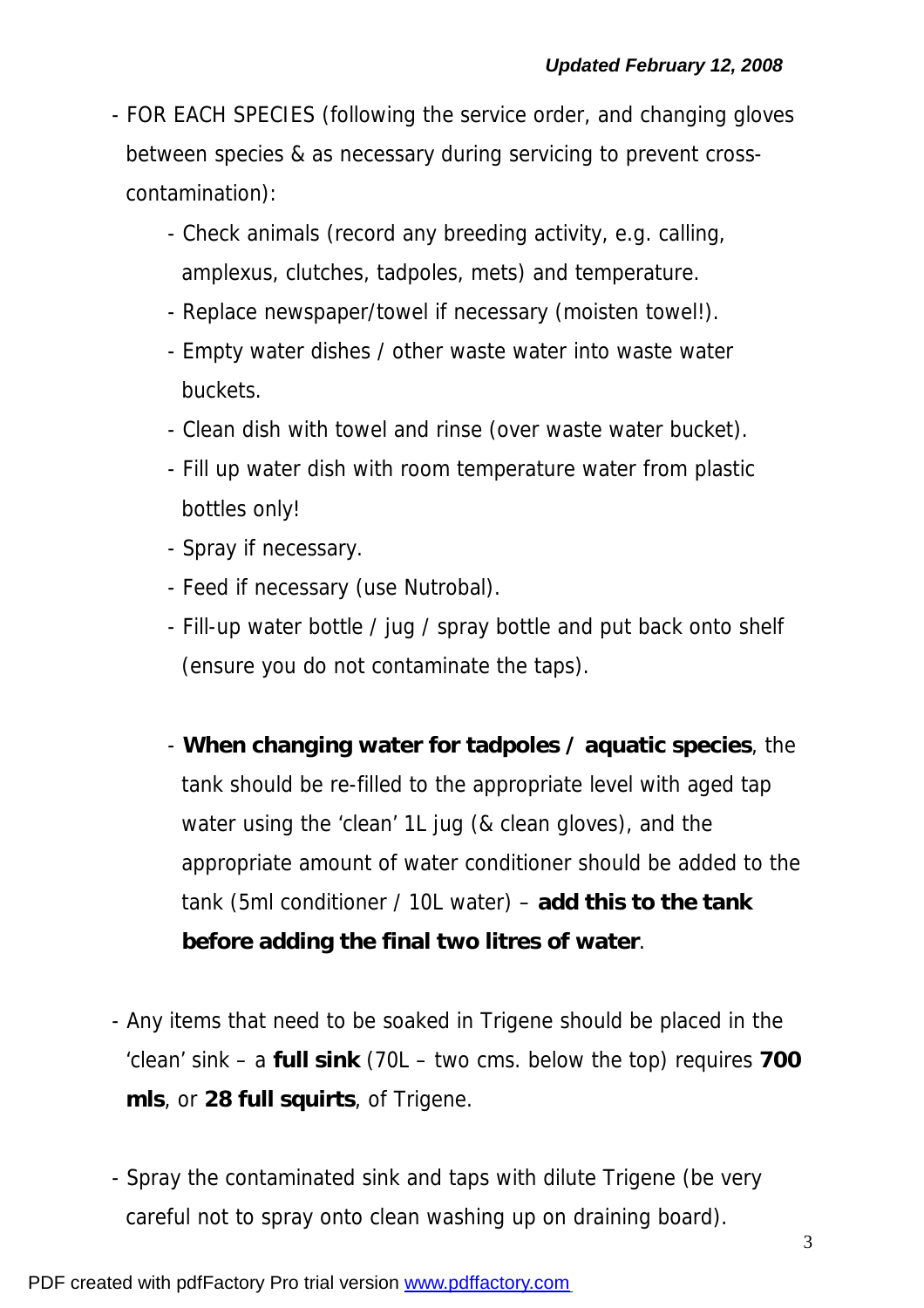- Top up the black aged tap water container if necessary.
- Add the appropriate amount of Trigene to the waste water buckets, including the container for waste water from the contaminated sink (see tables below), then cover the buckets and leave overnight.
- Fill a yellow bucket to **10L mark** with water and add **125 mls**, or **five full squirts**, of Trigene. Pour this over the floor, ensuring even coverage (but without splashing into enclosures!). This needs to sit on the floor, and should not actually run down the drain.
- Turn off hose, spray hose head, tap and hook (suspended from ceiling) with F10.
- Using a clean glove, turn the tap on, remove gloves and gown, wash hands & lower arms with Hibiscrub – *a contact time of 30s is required*.
- After exiting, shutting the door, and disposing of any rubbish bags, use a Trigene wipe on your hands (before doing up shoelaces, putting on jacket, etc.).